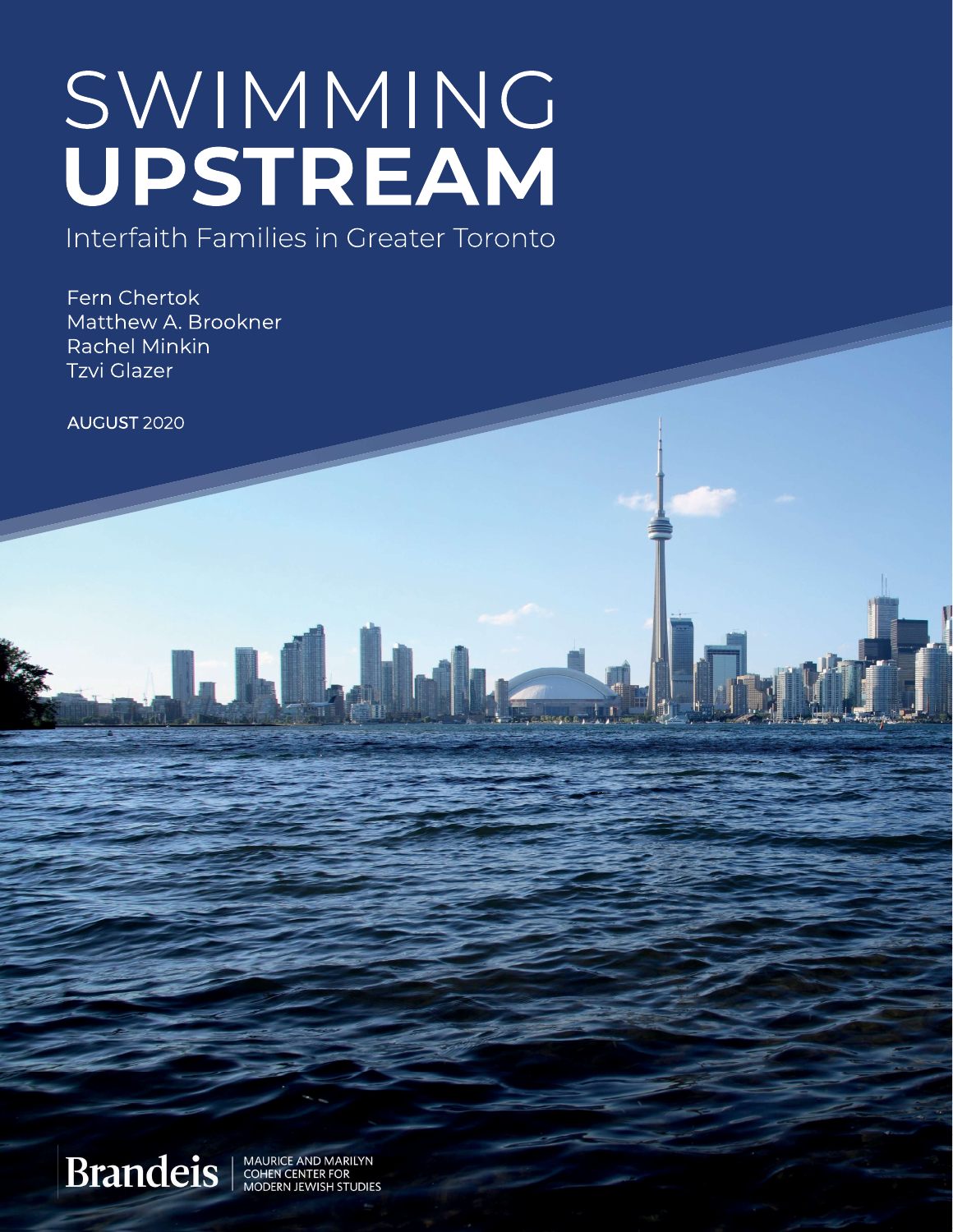© 2020 Brandeis University Maurice and Marilyn Cohen Center for Modern Jewish Studies www.brandeis.edu/cmjs

.

The Cohen Center for Modern Jewish Studies (CMJS), founded in 1980, is dedicated to providing independent, high-quality research on issues related to contemporary Jewish life.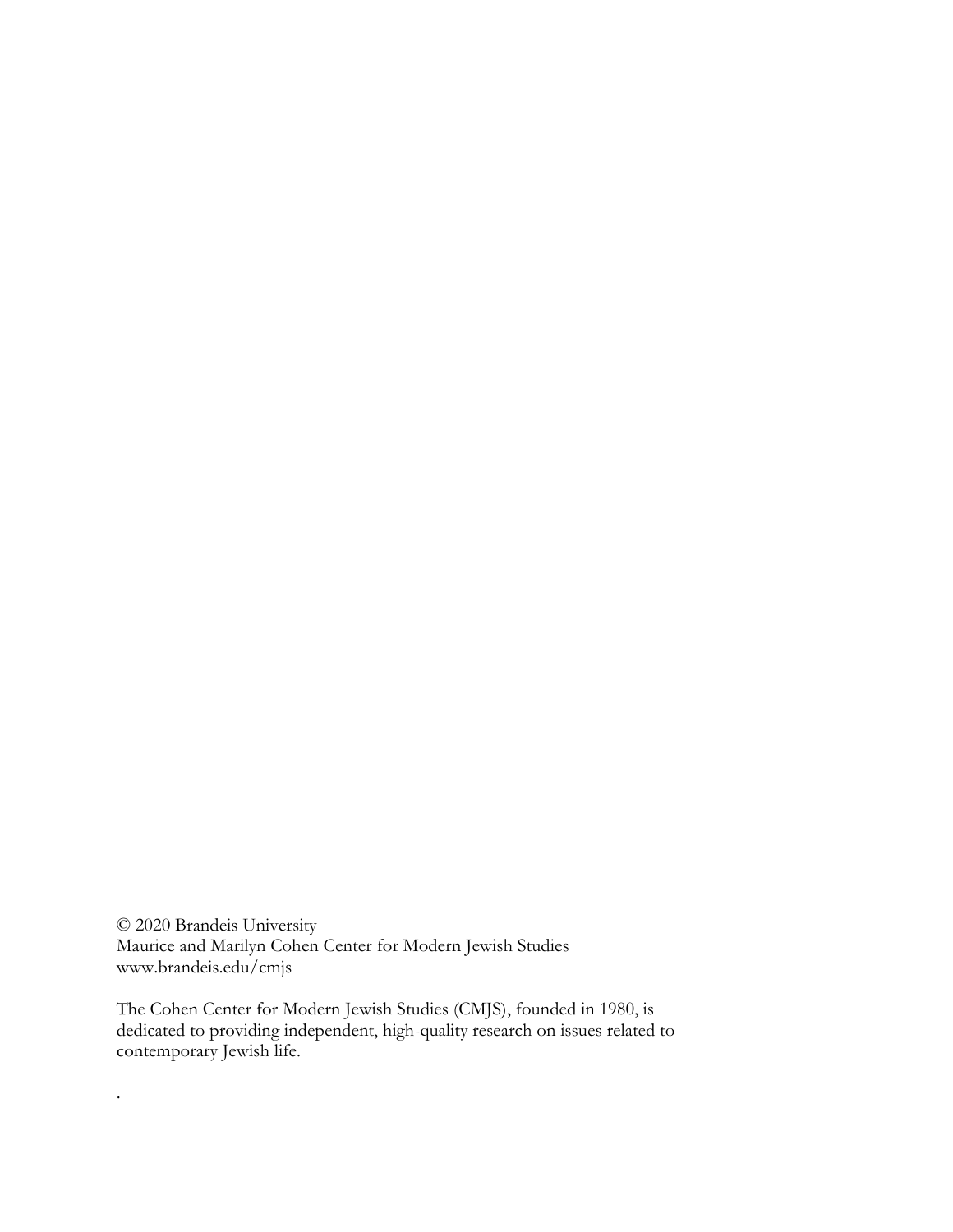# **EXECUTIVE SUMMARY**

Jewish communal leaders in Toronto are increasingly aware of the importance of understanding the needs and experiences of interfaith families. A growing portion of marriages of Jews in the Greater Toronto Area (GTA) includes a non-Jewish spouse, and this trend is especially prevalent in younger couples. This research, conducted by the Cohen Center for Modern Jewish Studies at Brandeis University, is designed to contribute to UJA Federation of Greater Toronto's understanding of the perspectives and preferences of interfaith couples and to catalyze development of new approaches to engagement of these households. The study includes interviews with 40 interfaith couples, half of whom have children ages 0-5, as well as surveys of 436 interfaith couples.

## POINTS OF JEWISH CONTACT

- A minority of surveyed couples sometimes or often participated in Jewish educational or Israel-related programs, activities for interfaith families, Jewish cultural events, or Jewish volunteer opportunities.
- The majority of surveyed parents  $\bullet$ indicated that they had not attended an organized Jewish children's program, such as a Tot Shabbat service, in the past year. Less than one tenth had a child enrolled in a Jewish preschool or day care center.
- The majority of surveyed couples were not members of a synagogue or minyan.
- Almost universally, couples engaged in some observance or celebration of Passover, High Holidays, and Hanukkah. Over half marked Shabbat at least some of the time.

## FACTORS THAT PROMOTE JEWISH ENGAGEMENT

- Most surveyed couples felt it was important that their family have a place within the Jewish community and wanted their family to have more involvement in Jewish life.
- Almost all parents wanted their children to have a strong and unequivocal cultural Jewish identity.
- A high proportion of surveyed couples had ties to local Jewish family members who served as gateways into Jewish life. Couples without local ties felt they had less access to Jewish life.
- Couples felt welcomed in Jewish spaces when events had a cultural focus, when hosts acknowledged the presence of non-Jewish participants, and when rituals and traditions were explained.